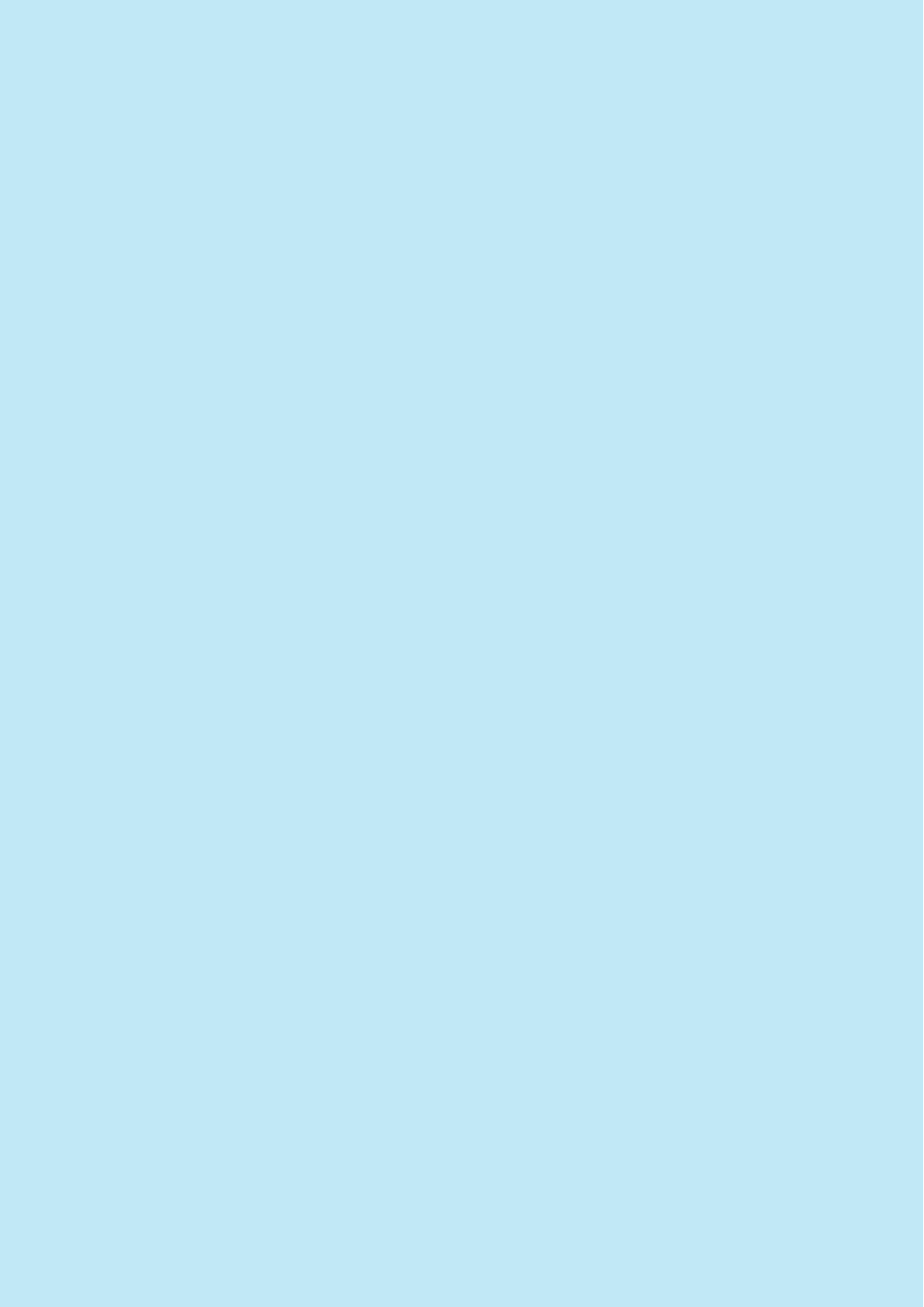## PART 1 (PRELIMINARY)

#### **Terms of this licence**

- 1. This licence, granted by the Water Industry Commission for Scotland (the "Commission") under section 6(1) of the Water Services etc. (Scotland) Act 2005 (the "2005 Act"), authorises Castle Water Limited, a company incorporated in Scotland (Registered Number SC475583), (the "licensee") whose registered office is at Craighall Castle, Blairgowrie PH10 7JB:
	- (a) to:
		- (i) make arrangements with the occupier of any eligible premises for or in relation to the supply of water to the premises through the public water supply system; and
		- (ii) fix, demand and recover charges for or in relation to the supply of water to any premises in respect of which the licensee has made such arrangements; and
	- (b) to make such arrangements with Scottish Water and such other persons as are necessary for the purposes of or in connection with the things mentioned in paragraph (a);

during the period specified in paragraph 4 below.

- 2. This licence is subject to:
	- (a) the standard conditions applicable to water services licences which shall have effect in the licence in accordance with the provisions of the standard conditions and subject to such modifications (if any) as are set out in Part 2 below (together the "applicable standard conditions");
	- (b) the ordinary conditions, if any, set out in Part 3 below (the "ordinary conditions"); and
	- (c) such schedules hereto, if any, as may be referenced in the applicable standard conditions, the ordinary conditions or the terms of the licence.
- 3. This licence is subject to transfer, modification or amendment in accordance with the provisions of the 2005 Act, the ordinary conditions or the applicable standard conditions.
- 4. This licence, unless revoked or suspended in accordance with the 2005 Act, shall continue until determined by not less than 10 years' notice in writing given by the Commission to the licensee.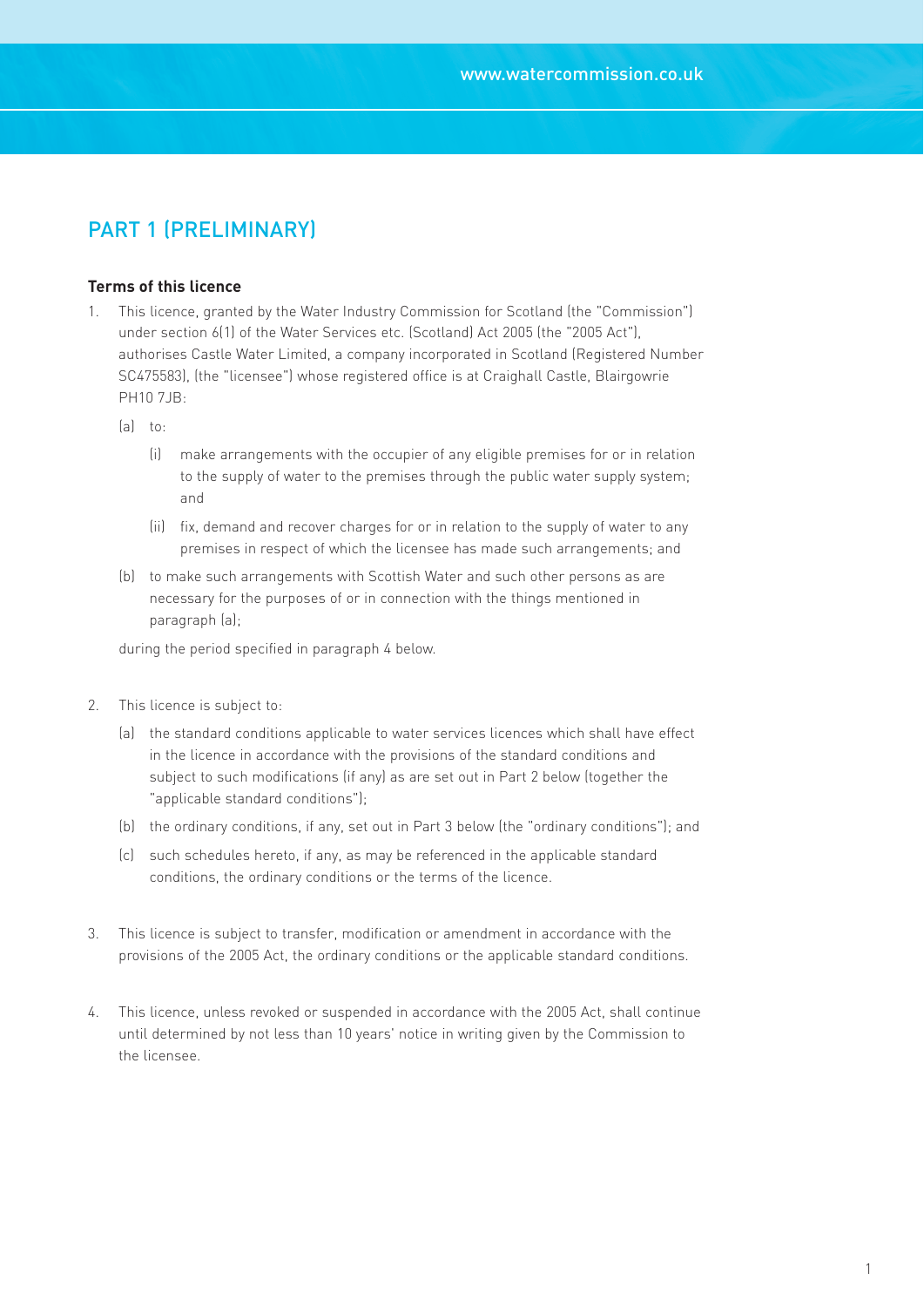- 5. (a) Where any notice or direction is served on or given to any licensee under this licence or the 2005 Act (including any regulations made thereunder), it shall be treated as served -
	- (i) by delivering it to any person or leaving it at his proper address or by sending it by post to him at that address; or
	- (ii) if the person is a body corporate, by serving it in accordance with sub-paragraph (i) above on the secretary of that body; or
	- (iii) if the person is a partnership, or a partner in a partnership, by serving it in accordance with sub-paragraph (i) above on a person having the control or management of the partnership business.
	- (b) For the purposes of this paragraph and section 7 of the Interpretation Act 1978 (which relates to the service of documents by post) in its application to this paragraph, the proper address of any person on whom a document is to be served shall be his last known address, except that
		- (i) in the case of service on a body corporate or its secretary, it shall be the address of the registered or principal office of the body; and
		- (ii) in the case of service on a partnership or a partner or a person having the control or management of a partnership business, it shall be the address of the principal office of the partnership;

and for the purposes of this sub-paragraph the principal office of a company registered outside the United Kingdom or of a partnership carrying on business outside the United Kingdom is its principal office within the United Kingdom.

- (c) If a person to be served by virtue of this licence or under the 2005 Act with any notice or direction has specified an address within the United Kingdom other than his proper address (as determined in pursuance of sub-paragraph (b) above) as the one at which he or someone on his behalf will accept any notice or direction of the same description, that address shall also be treated as his proper address for the purposes of that sub-paragraph.
- (d) This section shall not apply to any notice or direction in relation to the service of which provision is made by rules of court.
- 6. This licence shall be interpreted and construed in like manner as an Act of Parliament for the purposes of the Interpretation Act 1978.
- 7. References in this licence to a provision of any enactment where, after the date of this licence:
	- (a) the enactment has been replaced or supplemented by another enactment, and
	- (b) such enactment incorporates a corresponding provision in relation to the same subject matter, shall be construed, so far as the context permits, as including a reference to the corresponding provision of that other enactment.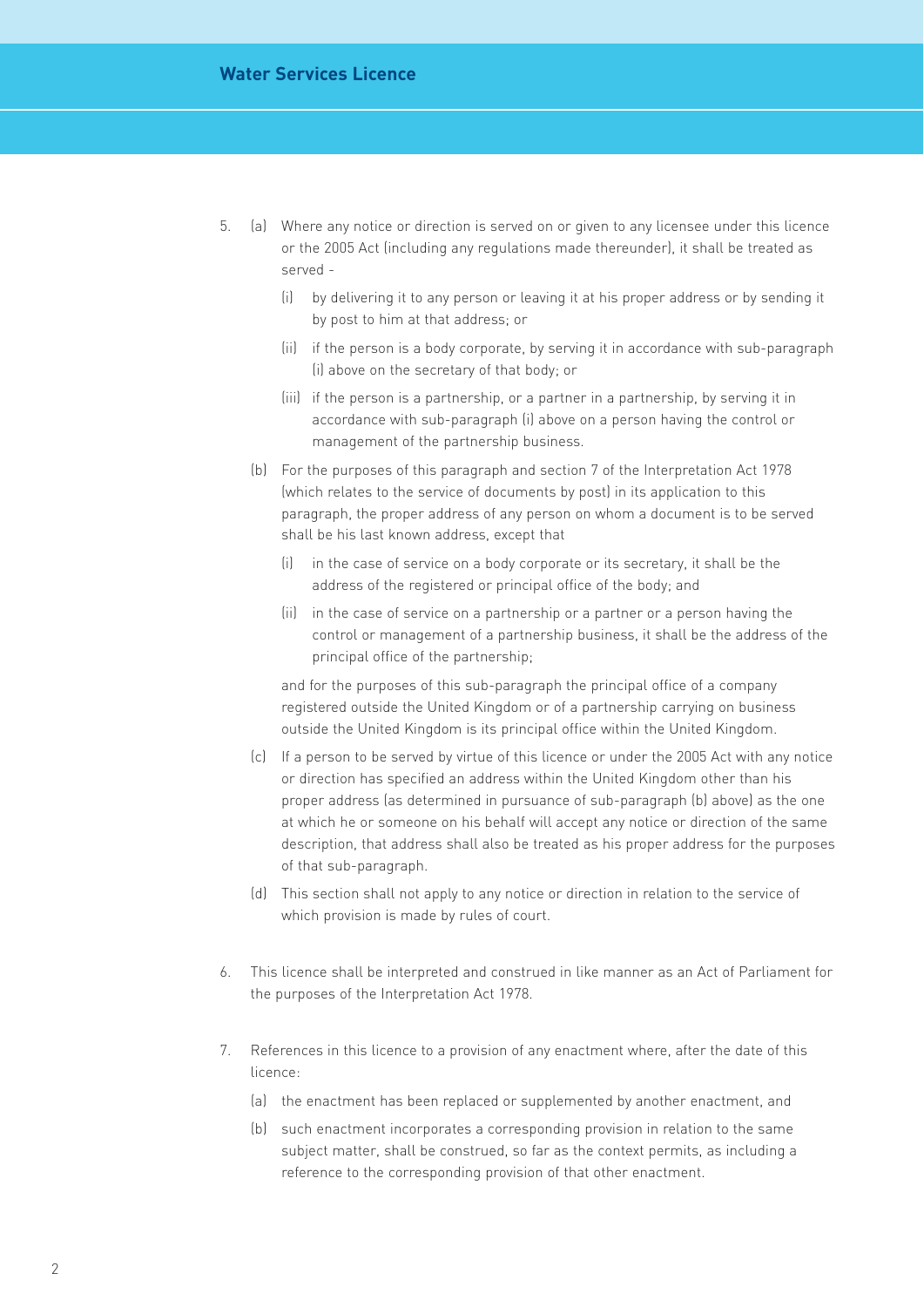## PART 2 (AMENDMENT OF STANDARD LICENCE CONDITIONS)

8. There are no amendments to the standard licence conditions.

## PART 3 (ORDINARY CONDITIONS)

### **Ordinary Condition 1, Relevant escrow arrangements**

- 1. The licensee shall ensure that, at all times during the relevant period, relevant escrow arrangements are in full force and effect in accordance with a relevant escrow agreement.
- 2. The licensee shall not enter into a relevant escrow agreement without the approval or consent of the Commission, unless the terms and conditions of the relevant escrow agreement are (by virtue of their inclusion in a wholesale services agreement) determined by the Commission under section 16(7) of the 2005 Act.
- 3. The licensee shall not make or agree to the making of any amendment to a relevant escrow agreement to which it is party except (a) with the Commission's approval or consent and (b) where such amendment is made in accordance with any of the specified requirements applicable in such circumstances. The licensee shall also exercise all powers available to it to procure that those requirements are complied with in all respects.
- 4. The Commission's approval or consent under paragraph 2 above may include requirements as to provisions to be included in the relevant agreement (a) for the Commission's approval or consent, (b) for compliance with directions issued by the Commission, (c) relating to determinations made by the Commission and (d) for compliance with any directions issued by the Commission under paragraph 7 below.
- 5. The licensee shall supply to the Commission, in connection with any request for approval or consent made pursuant to paragraph 2 above, with such information as the Commission may require.
- 6. The licensee shall comply with the provisions of any relevant escrow agreement to which it is party, including any requirements thereunder (a) for the Commission's approval or consent, (b) for compliance with directions issued by the Commission, (c) relating to determinations made by the Commission and (d) for compliance with any directions issued by the Commission under paragraph 7 below.
- 7. The Commission may (following such consultation as the Commission may consider appropriate) issue directions providing that any relevant escrow agreement to which the licensee is party shall have effect with or subject to such modifications as are specified in such directions.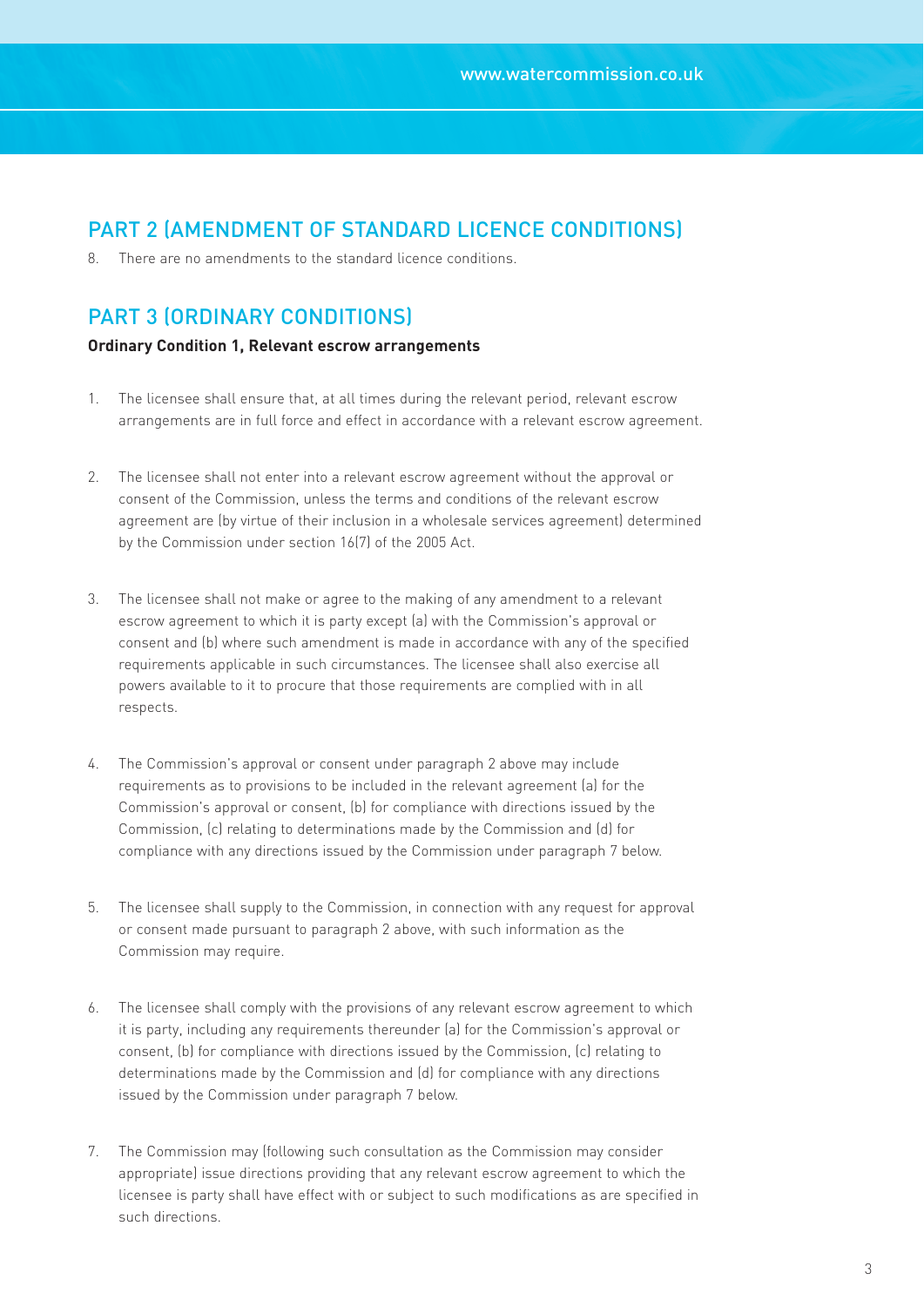| 'relevant escrow agreement'    | means any agreement entered into by the licensee<br>for the purpose of, or in connection with,<br>establishing or operating relevant escrow<br>arrangements;                                                                                                                                     |
|--------------------------------|--------------------------------------------------------------------------------------------------------------------------------------------------------------------------------------------------------------------------------------------------------------------------------------------------|
| 'relevant escrow arrangements' | means arrangements designed, by virtue of an<br>escrow, trust or other device, to provide Scottish<br>Water with relevant protection against the risk of<br>the licensee failing to perform its obligations under<br>any wholesale services agreement to which it is<br>party;                   |
| 'relevant period'              | means the period commencing with the coming<br>into effect of a wholesale services agreement in<br>accordance with its terms and ending with the<br>termination (or, if later, the payment or satisfaction<br>in full of all of the licensee's outstanding liabilities<br>under) such agreement; |
| 'relevant protection'          | means protection (a) of the same or greater level or<br>quality as the Commission may from time to time<br>direct or (b) (in the absence of such direction) of<br>such level or quality as the Commission may<br>approve; and                                                                    |
| 'specified requirements'       | means such requirements regarding the manner in<br>which any relevant escrow agreement may be<br>amended as may be specified from time to time in<br>directions made by the Commission.                                                                                                          |

8. For the purposes of this condition:

Done at Stirling on 11 July 2014

For and on behalf of the Water Industry Commission for Scotland

ALPAGALI

Alan D A Sutherland, Chief Executive Officer